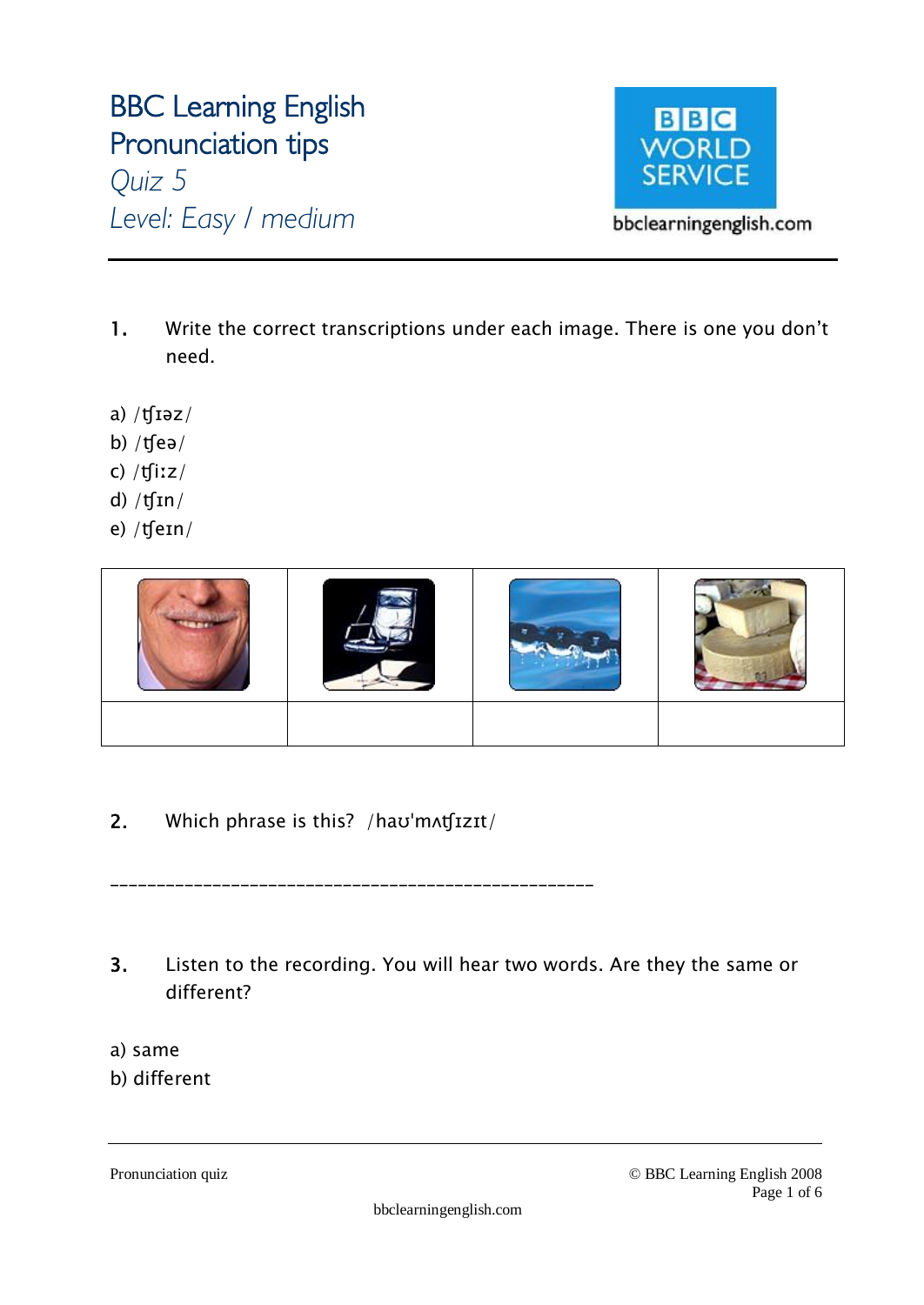- **4.** Listen to the recording. How many words are in the phrase that you hear?
- a) 4
- b) 5
- c) 6
- **5.** Which word is different?
- a) thing
- b) other
- c) brother
- d) these
- **6.** Write the correct transcriptions under each image. There is one you don't need.
- a)  $/h$  $\wedge$ t $/$
- b) /hiːt/
- c) /hɪt/
- d) /heɪt/
- e) /hæt/

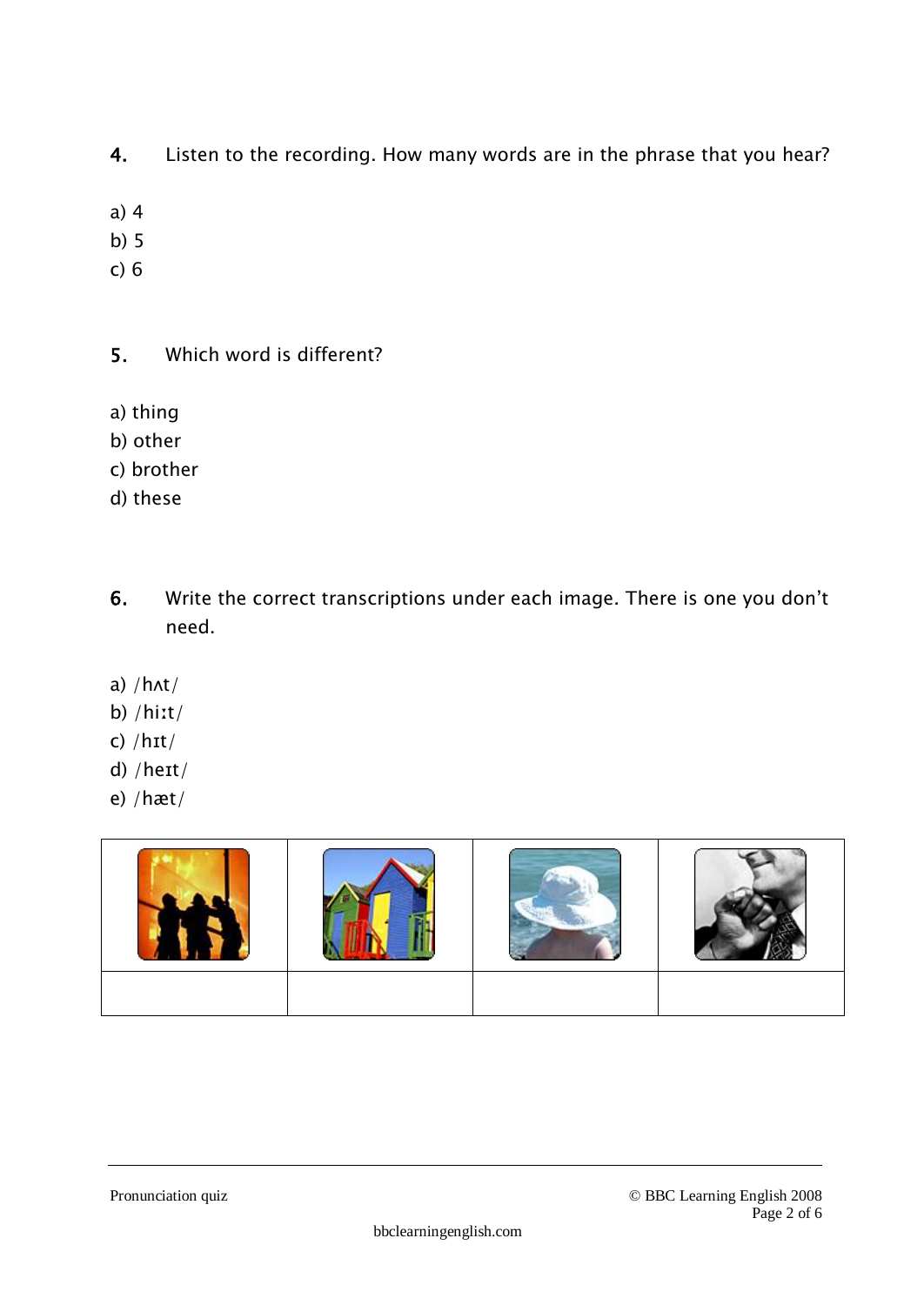**7.** Which word is this? /ˈɪntəvjuː/

\_\_\_\_\_\_\_\_\_\_\_\_\_\_\_\_\_\_\_\_\_\_\_\_\_\_\_\_\_\_\_\_\_\_\_\_\_\_\_\_\_\_\_\_\_\_\_\_\_\_\_\_

**8.** Listen to the recording. Which word do you hear?

- a) fast
- b) first
- c) feast
- **9.** Listen to the recording. How many words are in the sentence that you hear?
- a) 5
- b) 6
- c) 7

#### **10.** Which word is different?

- a) laugh
- b) cough
- c) enough
- d) although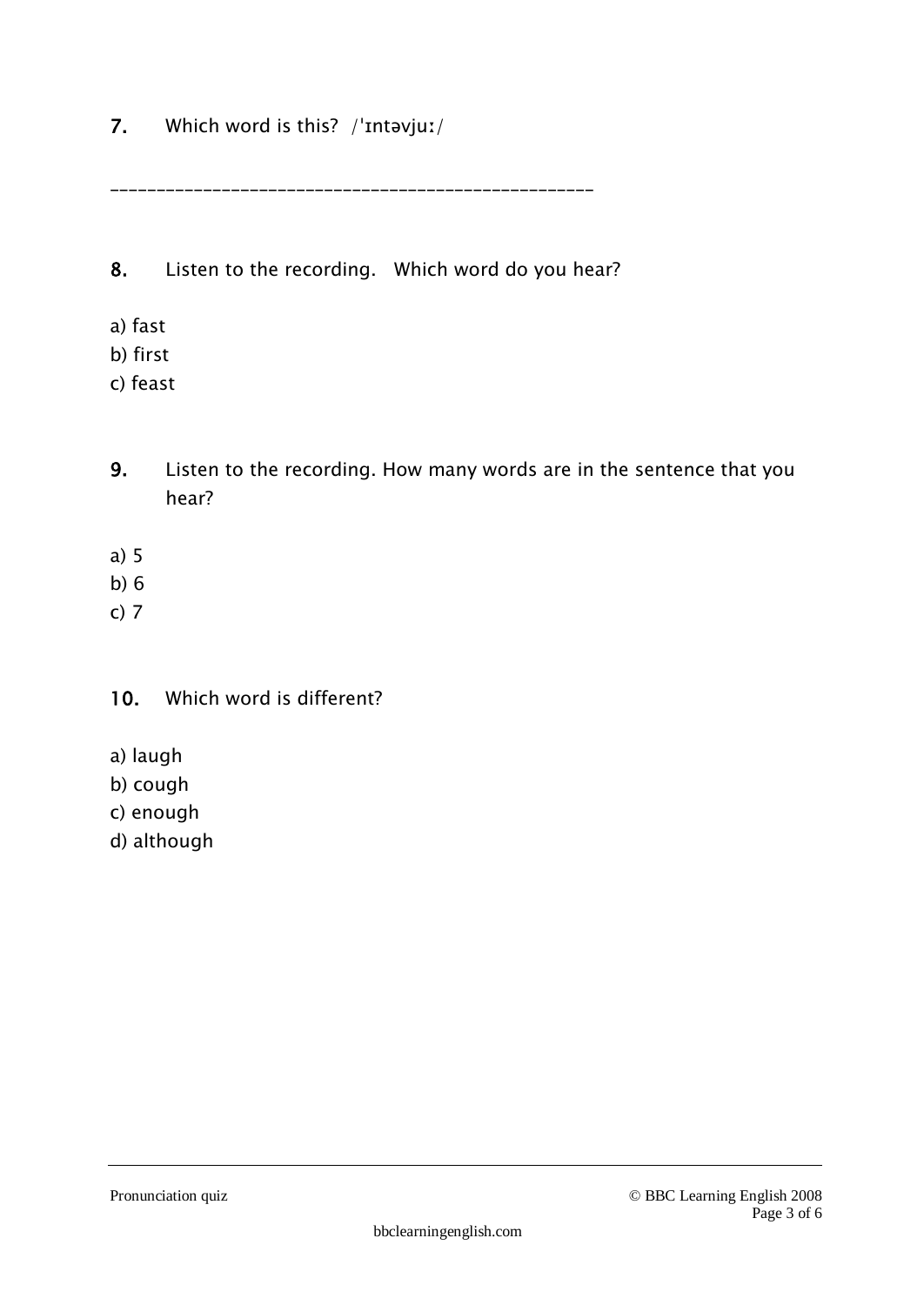#### **Pronunciation Quiz 5 – Answers**

- **1.** Write the correct transcriptions under each image. There is one you don't need.
- a) /ʧɪəz/



**2.** Which phrase is this? /haʊˈmʌʧɪzɪt/

#### **How much is it?**

**3.** Listen to the recording. You will hear two words. Are they the same or different?

#### a) same

#### **b) different – You heard the words 'Peach' /piːʧ/ and 'Beach' /biːʧ/**

- **4.** Listen to the recording. How many words are in the phrase that you hear?
- a) 4

#### **b) 5 – The phrase you heard was "When can we meet again?"**

c) 6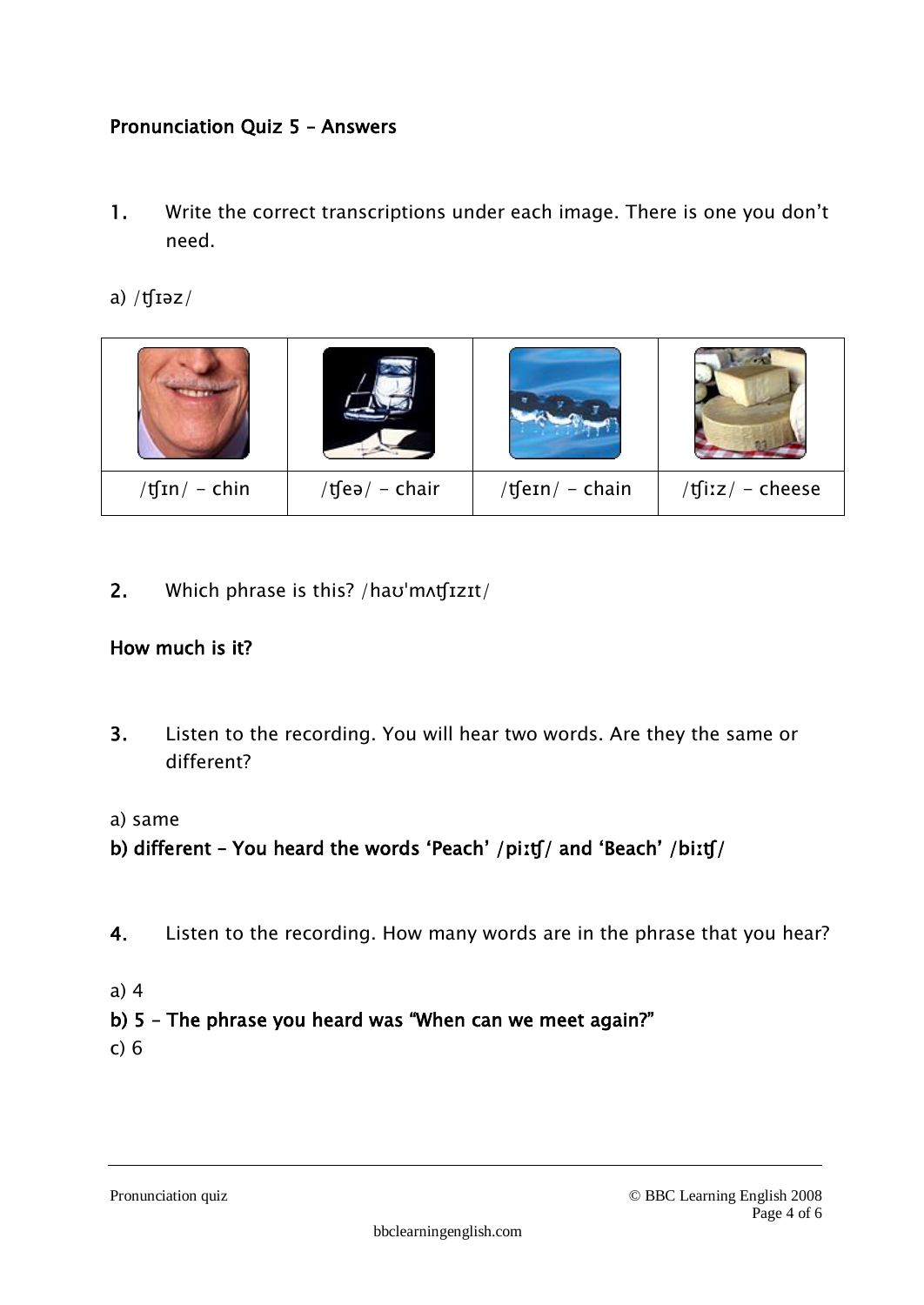## **a) thing - /θɪŋ/**  b) other  $-$  /' $\Delta\eth\partial$ c) brother  $-$  /br $\Delta\delta$ ə/ d) these  $-/\delta$ iːz/

**Thing** is the different as 'th' is pronounced  $/\theta$ . In the other words 'th' is pronounced /ð/.

- **6.** Write the correct transcriptions under each image. There is one you don't need
- d) / $heit/ height$



**7.** Which word is this? /ˈɪntəvjuː/

### **interview**

- **8.** Listen to the recording. Which word do you hear?
- a) fast  $-$  /faːst/ **b) first - /fɜːst/ - This is the word you heard**  c) feast  $-$  /fiːst/